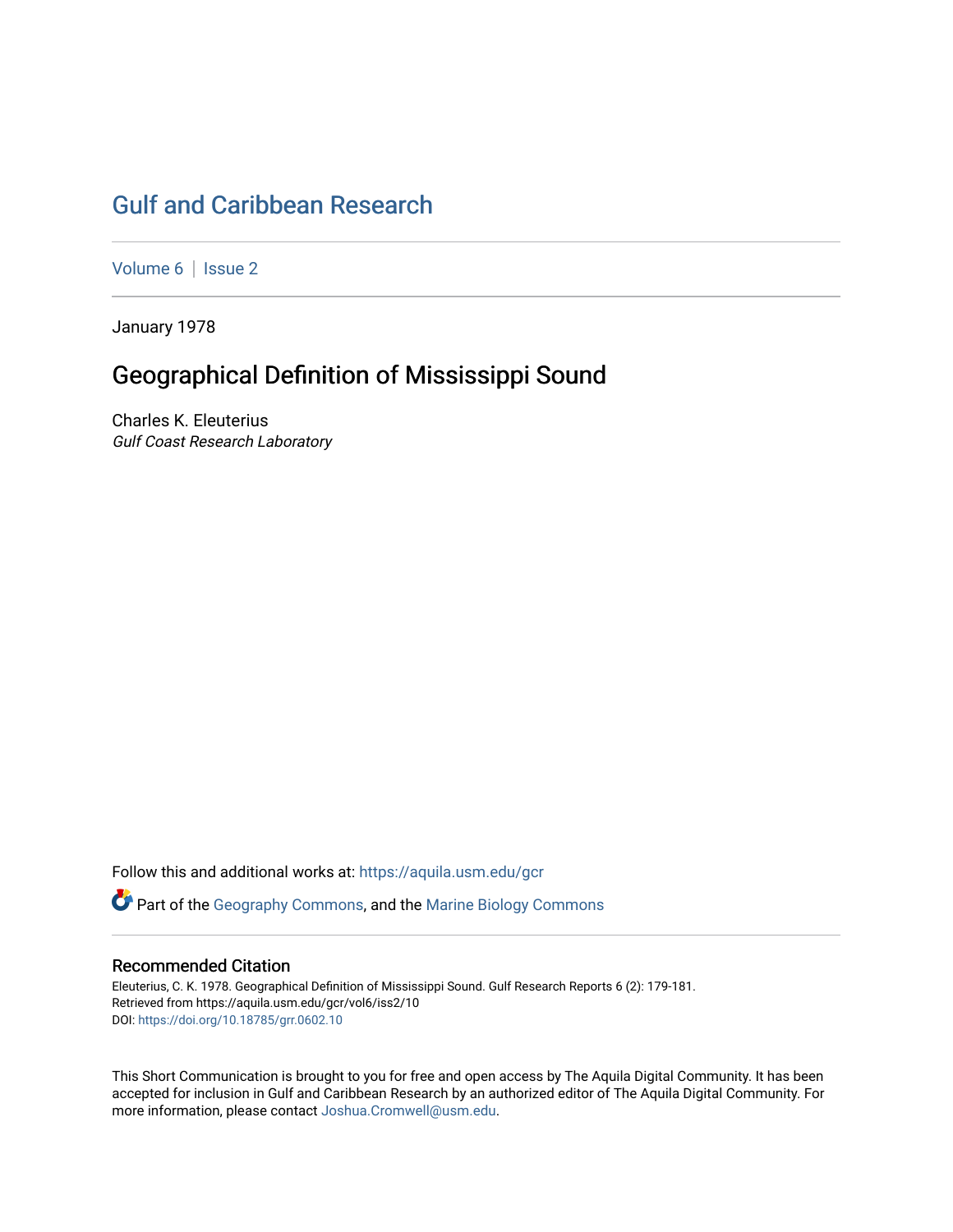### **GEOGRAPHICAL DEFINITION OF MISSISSIPPI SOUND**

### **CHARLES K. ELEUTERIUS**

*Physical Oceanography Section, Gulf Coast Research Laboratory, Ocean Springs, Mississippi 39564* 

*ABSTRACT* Boundaries for Mississippi Sound are determined by application of definitions, established surveying practices and observations of the physical processes of the area. **U.S.** Coast and Gcodetic charts **1266 (1972** edition), **1267 (1972** edition) and **1268 (1974** edition) were used in ascertaining the boundaries. These boundaries provide a formal geographical definition for Mississippi Sound.

The geographical boundaries of Mississippi Sound are illdefined by natural features especially at the western end. This lack of generally recognized boundaries is a cause of confusion among individuals and agencies with an interest in this water body. Because of this vagueness, it is presently necessary to provide a chart or clear description of the area one refers to as "Mississippi Sound."

Of the several definitions of a sound (Gary et al. 1972), two seem appropriate for Mississippi Sound: **(1) "An** arm of the sea forming a channel between a mainland and an island"; (2) **"A** long, large, rather broad inlet of the ocean, generally extending parallel to the coast." Mississippi Sound (Figure 1) is an elongated basin with its major axis parallel to the Gulf of Mexico from which it is partly separated by a series of barrier islands.

US. Coast and Geodetic charts 1266 (1972 edition), 1267 (1 972 edition), and 1268 (1 974 edition) were used in determining the boundaries of Mississippi Sound. The line segments shown are what the author proposes to be boundaries that are justifiable by definitions, accepted surveying practices and observations of the physical processes within the basin.

The problem of defining the specific limits between two bodies of water is not always a simple one. The solution lies in finding the exact place where the water bodies merge, The "headland-to-headland'' principle (Shalowitz 1964) has been deduced based on consideration of the physical config uration of the water bodies. This principle considers the boundary between a tributary water body and a larger water body to be a line joining the headlands of the tributary water body. The headland rule has been applied in various contexts to bays and rivers.

Two rules (Shalowitz 1964) have been established in the case of determining boundaries where rivers flow directly into a water body. Cognizance has been taken internationally of the headland-to-headland principle at the 1930 Hague Conference for the Codification of International Law. The proviso contained in the final report of the Second Sub-Committee of the conference states that "when a river flows directly into the sea, the waters of the river constitute inland waters up to a line following the general direction of the coast drawn across the mouth of the river, whatever its width." The second rule provides that "if a river flows directly into the sea, the baseline shall be a straight line across the mouth of the river between points on the low-tide line of its banks." This rule is a recommendation of the International Law Commission in its final report to the United Nations, as is Article 13 of the 1958 Convention on the Territorial Sea and the Contiguous Zone. The recommendation of the International Law Commission is the convention



**Figure 1. Mississippi Sound showing location of State and natural boundaries.**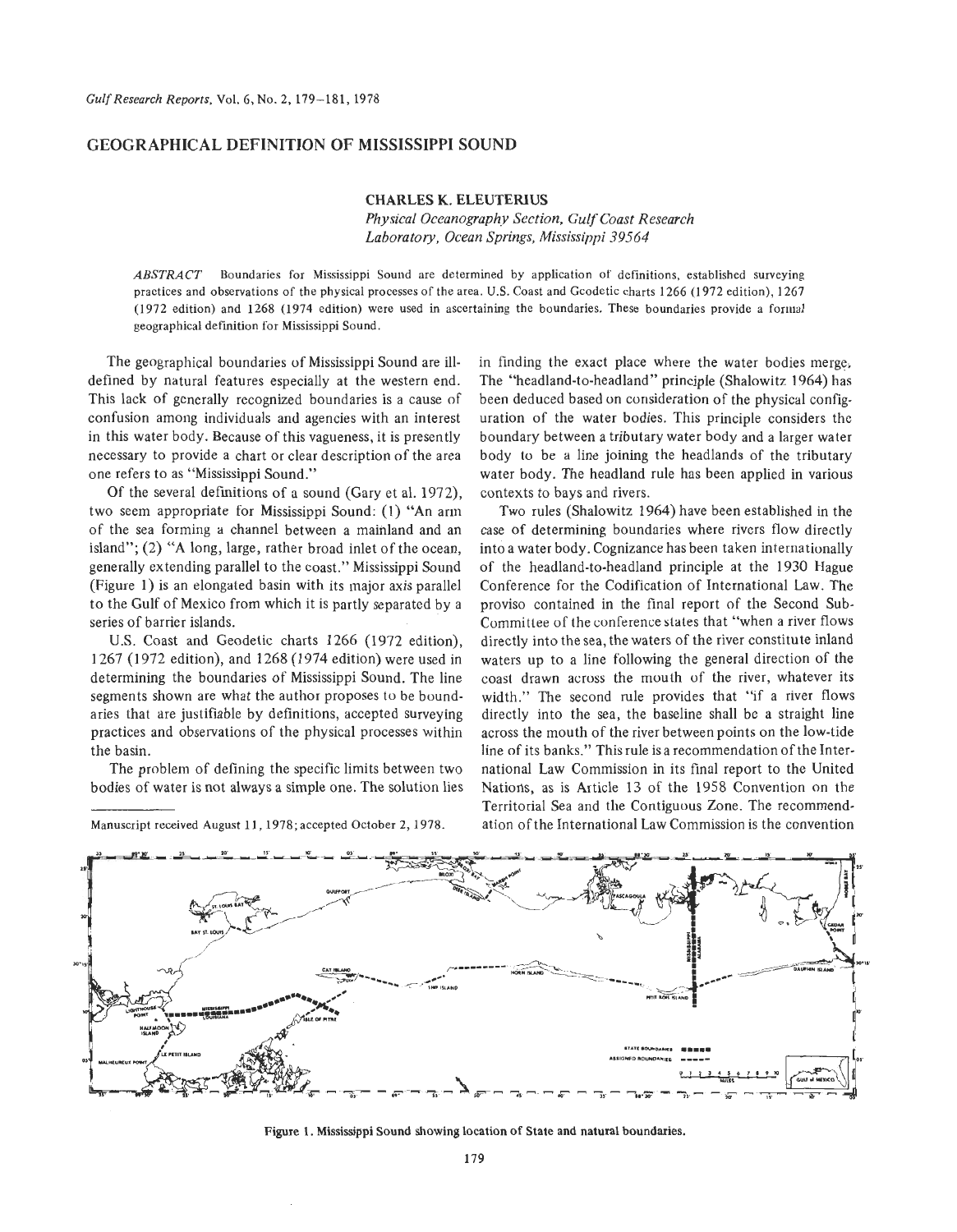that was applied here in determining the boundaries between rivers and Mississippi Sound.

**A** "bay" according to Geneva Convention (Shalowitz 1964) is "a well-marked indentation whose penetration is in such proportion to the width of its mouth as to contain landlocked waters and constitutes more than a mere curvature of the coast. The area of such an indentation must be as large as, or larger than the semicircle whose diameter is a line drawn across the mouth of the indentation." This definition was applied to Mississippi Sound in distinguishing between true bays and those areas erroneously named bays.

The Sound's eastern boundary with Mobile Bay is defined by a line connecting the narrowest point between the Alabama mainland and Dauphin Island. The same convention would be used in determining the boundary between the barrier islands of Dauphin, Petit Bois, Horn, Ship and Cat.

The boundary from Cat Island extends from the south end of the south spit to the Isle Au Pitre. This particular boundary, while somewhat arbitrary, was decided on for two reasons. First, the south spit of Cat Island which continues south-southwest as a submarine topographic feature serves as a line of demarcation with the Gulf of Mexico. Second, the area south of Cat Island Pass is probably more properly labeled a tongue of the Gulf than an extension of Chandeleur Sound and therefore this boundary appears more appropriate than any alternative.

The western boundary of Mississippi Sound is best defined by lines connecting Malheureux Point with Le Petit Island, Le Petit Island with Half Moon Island and Half Moon Island with Light House Point. Malheureux Point was connected with Le Petit Island across the narrowest point of Le Petit Pass. Le Petit Island and Light House Point were connected in a similar manner with Half Moon Island. These boundaries clearly separate Mississippi Sound from Lake Borgne.

The boundary with St. Louis Bay is across the bay entrance at its narrowest point. The west entrance to Biloxi Bay is denoted by a line projected north to the mainland from the west tip of Deer Island. The Mississippi Sound/ Biloxi Bay boundary at the east bay entrance is a line connecting the easternmost tip of Deer Island with the mainland at the nearest point. There were two reasons for not projecting this boundary from Little Deer Island: (1) Sound waters pass freely between it and Deer Island; and *(2)* it is rapidly disappearing (personal observation) and will not long be available for boundary determination. **A**  line projected across the mouths of Pascagoula River completes the assigned boundaries of Mississippi Sound.

Bays such as Pascagoula, Point Aux Chenes, Grand, Portersville and Heron are not considered separate and distinct water bodies, i.e., true bays, but integral parts of Mississippi Sound. This decision is based on the failure of the areas to qualify as "bays" under the definition of "bay" according to Geneva Convention.

This determination of boundaries provides for the formal geographical definition of Mississippi Sound. The coordinates of latitude and longitude for the assigned boundary lines appear in Table 1. These boundaries are practical in that they are easily remembered and almost as easily located at sea. It is hoped that this geographical definition in clarifying what constitutes "Mississippi Sound" will help end the present confusion.

#### **ACKNOWLEDGMENT**

I wish to thank Mrs. Joyce Edwards for her interest in the work and efficiency in handling the typescript.

| From<br>Cedar Point, AL<br>Dauphin Island | To<br>Dauphin Island, AL<br>Petit Bois Island, MS | From                                           |                                           | To                                         |                                           |
|-------------------------------------------|---------------------------------------------------|------------------------------------------------|-------------------------------------------|--------------------------------------------|-------------------------------------------|
|                                           |                                                   | $30^{\circ}$<br>17.1'<br>$30^{\circ}$<br>13.9' | $88^\circ$<br>7.5'<br>$88^\circ$<br>19.3' | $30^\circ$<br>18.6'<br>$30^\circ$<br>12.3' | $88^\circ$<br>8.2<br>$88^{\circ}$<br>24.4 |
| Petit Bois Island                         | Horn Island                                       | $30^\circ$<br>12.8'                            | $88^\circ$<br>30.4'                       | $30^\circ$<br>13.3'                        | $88^\circ$<br>33.9'                       |
| Horn Island                               | Ship Island                                       | $30^\circ$<br>14.6'                            | $88^\circ$<br>46.5'                       | $30^\circ$<br>14.6                         | $88^\circ$<br>52.3'                       |
| Ship Island Cut (Camille Cut)             |                                                   | $30^\circ$<br>13.8'                            | $88^\circ$<br>53.6'                       | $30^\circ$<br>13.0'                        | $88^\circ$<br>56.1                        |
| Ship Island                               | Cat Island                                        | $30^{\circ}$<br>12.6'                          | $88^{\circ}$<br>59.2'                     | $30^{\circ}$<br>14.2'                      | $89^\circ$<br>$4.0^{^{\circ}}$            |
| Cat Island                                | Isle Au Pitre                                     | $30^\circ$<br>10.8'                            | $89^\circ$<br>6.8                         | $30^\circ$<br>9.5'                         | $89^\circ$<br>11.0'                       |
| Le Petit Island                           | Malheureux Point                                  | $30^\circ$<br>4.8'                             | $89^\circ$<br>28.6'                       | $30^\circ$<br>5.1                          | $89^\circ$<br>29.0'                       |
| Half Moon Island                          | Le Petit Island                                   | $30^\circ$<br>$7.6^{^{\circ}}$                 | $89^\circ$<br>26.6'                       | $30^\circ$<br>5.9'                         | $89^\circ$<br>28.1'                       |
| Half Moon Island                          | Light House Point                                 | $30^\circ$<br>8.8                              | $89^\circ$<br>26.7'                       | $30^\circ$<br>10.4                         | $89^\circ$<br>27.7'                       |
| Narrows of Entrance                       | St. Louis Bay                                     | $30^\circ$<br>18.4                             | $89^\circ$<br>17.6'                       | $30^\circ$<br>18.6'                        | $89^\circ$<br>19.5'                       |
| Deer Island (west)                        | Biloxi (mainland)                                 | $30^\circ$<br>21.1                             | $88^\circ$<br>53.0'                       | $30^\circ$<br>21.1'                        | $88^{\circ}$<br>53.1'                     |
| Marsh Point (mainland)                    | Deer Island (east)                                | $30^\circ$<br>20.3'                            | $88^\circ$<br>47.9'                       | $30^\circ$<br>19.2'                        | $88^\circ$<br>48.9'                       |
| Creole Gap (LA marsh)                     |                                                   | $30^\circ$<br>8.5                              | $89^\circ$<br>12.7'                       | $30^\circ$<br>8.2'                         | $89^\circ$<br>13.2'                       |
| Grand Pass (LA marsh)                     |                                                   | $30^\circ$<br>7.7'                             | $89^\circ$<br>14.0'                       | $30^{\circ}$<br>7.3'                       | $89^\circ$<br>14.7'                       |
| Three-Mile Pass                           |                                                   | $30^\circ$<br>3.1                              | $89^\circ$<br>21.4                        | $30^\circ$<br>2.9'                         | $89^\circ$<br>22.2'                       |
| Kennedy Lagoon (LA marsh)                 |                                                   | $30^{\circ}$<br>3.0 <sup>′</sup>               | $89^\circ$<br>25.3'                       | $30^\circ$<br>3.1 <sup>′</sup>             | $89^\circ$<br>25.8'                       |
| Blind Bay (LA marsh)                      |                                                   | $30^{\circ}$<br>2.8                            | $89^\circ$<br>24.5                        | $30^\circ$<br>3.0 <sup>′</sup>             | $89^\circ$<br>25.3'                       |

**TABLE 1.** 

Latitude (N) and longitude (W) **of** ends **of** assigned boundaries **from** east **to** west.